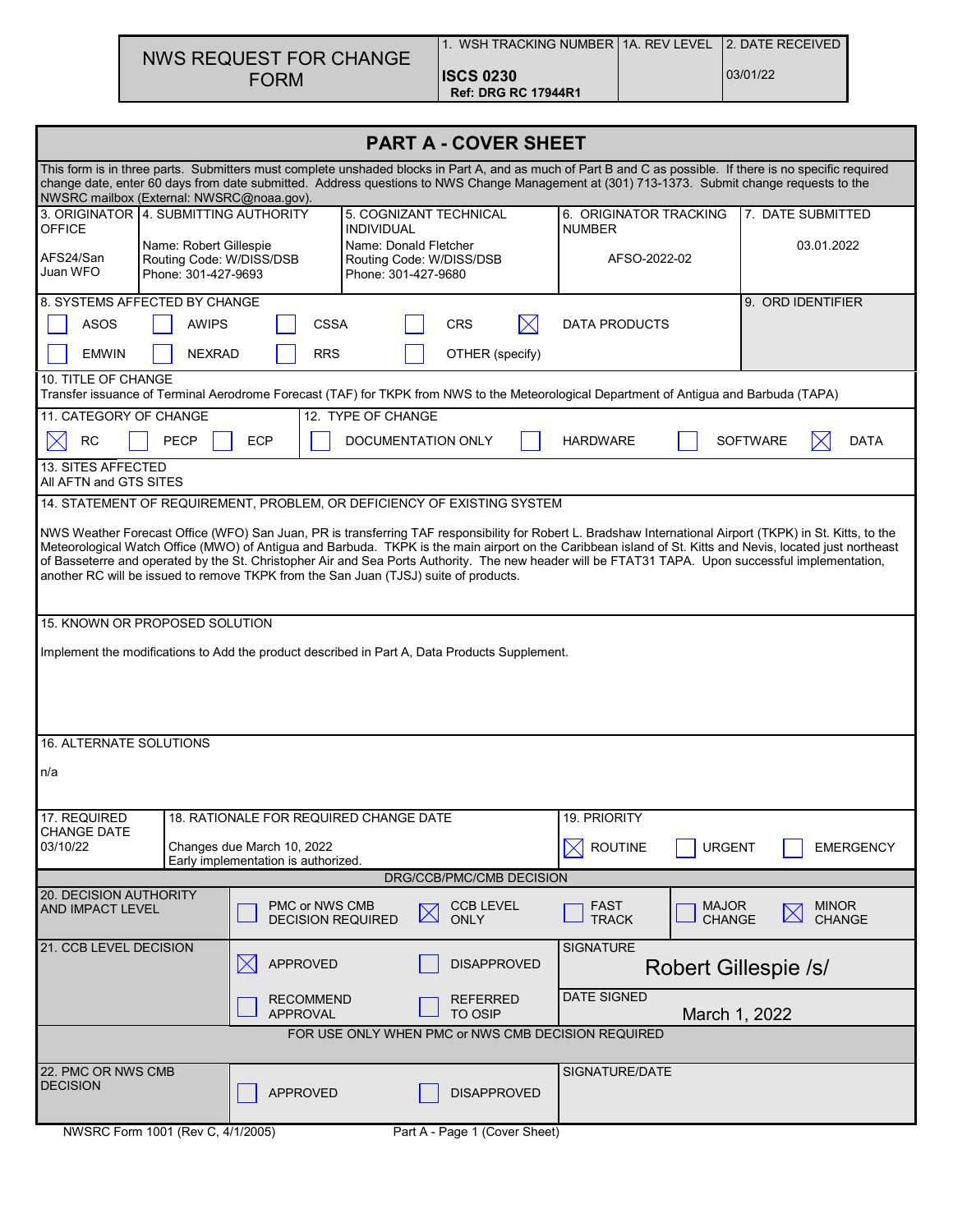| NWS REQUEST FOR CHANGE |
|------------------------|
| <b>FORM</b>            |

| PART A - DATA PRODUCTS SUPPLEMENT                           |                                      |                          |                                         |                    |                                |                  |                                      |                                                                    |  |
|-------------------------------------------------------------|--------------------------------------|--------------------------|-----------------------------------------|--------------------|--------------------------------|------------------|--------------------------------------|--------------------------------------------------------------------|--|
| This information is required for Data Products submissions. |                                      |                          |                                         |                    |                                |                  |                                      |                                                                    |  |
| 3. INTERNAL NWS USE ONLY                                    |                                      |                          | 4. PRODUCT SOURCE                       |                    |                                |                  | 5. AWIPS DATA TYPE                   |                                                                    |  |
| <b>YES</b>                                                  | $\boxtimes$                          | NO                       | WFO Anchorage (PAFC)                    |                    |                                |                  | text                                 |                                                                    |  |
| 6A. NOTIFICATION                                            |                                      | 6B. CHANGE NOTICE NUMBER |                                         |                    | 6C. ISSUE<br><b>DATE</b>       | 6D. TEST DATE    | 6E. IMPLEMENT<br><b>DATE</b>         |                                                                    |  |
| AWIPS                                                       |                                      | 17944 Rev 1              |                                         |                    |                                | Feb 24, 2022     |                                      | March 10, 2022                                                     |  |
| GNC-A                                                       |                                      | 17944 Rev 1              |                                         |                    |                                | Feb 24, 2022     |                                      | March 10, 2022                                                     |  |
| <b>NWWS</b>                                                 |                                      |                          |                                         |                    |                                |                  |                                      |                                                                    |  |
|                                                             |                                      |                          |                                         |                    |                                |                  |                                      |                                                                    |  |
| ID                                                          | 7. NODE 8. AWIPS ID<br><b>NNNXXX</b> | 9. WMO HEADER            | 10. ADD 11.<br><b>REV</b><br><b>DEL</b> | <b>SEAS</b><br>Y/N | 12. CHAR PER 13.<br><b>MSG</b> | <b>FREQUENCY</b> | 14. NWSTG DISTR                      |                                                                    |  |
|                                                             |                                      |                          |                                         |                    |                                |                  |                                      |                                                                    |  |
|                                                             |                                      | FTAT31 TAPA              | <b>ADD</b>                              | N                  |                                | 00Z, 12Z, 18Z    | Line 84: ISCS-FCAST<br>Line 42: NIDS | GIFS Folder: OPMET/OPMET-HOURLY<br>GIFS Folder: OPMET/OPMET-MINUTE |  |
|                                                             |                                      |                          |                                         |                    |                                |                  |                                      |                                                                    |  |
|                                                             |                                      |                          |                                         |                    |                                |                  |                                      |                                                                    |  |
|                                                             |                                      |                          |                                         |                    |                                |                  |                                      |                                                                    |  |
|                                                             |                                      |                          |                                         |                    |                                |                  |                                      |                                                                    |  |
|                                                             |                                      |                          |                                         |                    |                                |                  |                                      |                                                                    |  |
|                                                             |                                      |                          |                                         |                    |                                |                  |                                      |                                                                    |  |
|                                                             |                                      |                          |                                         |                    |                                |                  |                                      |                                                                    |  |
|                                                             |                                      |                          |                                         |                    |                                |                  |                                      |                                                                    |  |
|                                                             |                                      |                          |                                         |                    |                                |                  |                                      |                                                                    |  |
|                                                             |                                      |                          |                                         |                    |                                |                  |                                      |                                                                    |  |
|                                                             |                                      |                          |                                         |                    |                                |                  |                                      |                                                                    |  |
|                                                             |                                      |                          |                                         |                    |                                |                  |                                      |                                                                    |  |
|                                                             |                                      |                          |                                         |                    |                                |                  |                                      |                                                                    |  |
|                                                             |                                      |                          |                                         |                    |                                |                  |                                      |                                                                    |  |
|                                                             |                                      |                          |                                         |                    |                                |                  |                                      |                                                                    |  |
|                                                             |                                      |                          |                                         |                    |                                |                  |                                      |                                                                    |  |
|                                                             |                                      |                          |                                         |                    |                                |                  |                                      |                                                                    |  |
|                                                             |                                      |                          |                                         |                    |                                |                  |                                      |                                                                    |  |
|                                                             |                                      |                          |                                         |                    |                                |                  |                                      |                                                                    |  |
|                                                             |                                      |                          |                                         |                    |                                |                  |                                      |                                                                    |  |
|                                                             |                                      |                          |                                         |                    |                                |                  |                                      |                                                                    |  |
|                                                             |                                      |                          |                                         |                    |                                |                  |                                      |                                                                    |  |
|                                                             |                                      |                          |                                         |                    |                                |                  |                                      |                                                                    |  |
|                                                             |                                      |                          |                                         |                    |                                |                  |                                      |                                                                    |  |
|                                                             |                                      |                          |                                         |                    |                                |                  |                                      |                                                                    |  |
|                                                             |                                      |                          |                                         |                    |                                |                  |                                      |                                                                    |  |
|                                                             |                                      |                          |                                         |                    |                                |                  |                                      |                                                                    |  |
|                                                             |                                      |                          |                                         |                    |                                |                  |                                      |                                                                    |  |
|                                                             |                                      |                          |                                         |                    |                                |                  |                                      |                                                                    |  |
|                                                             |                                      |                          |                                         |                    |                                |                  |                                      |                                                                    |  |